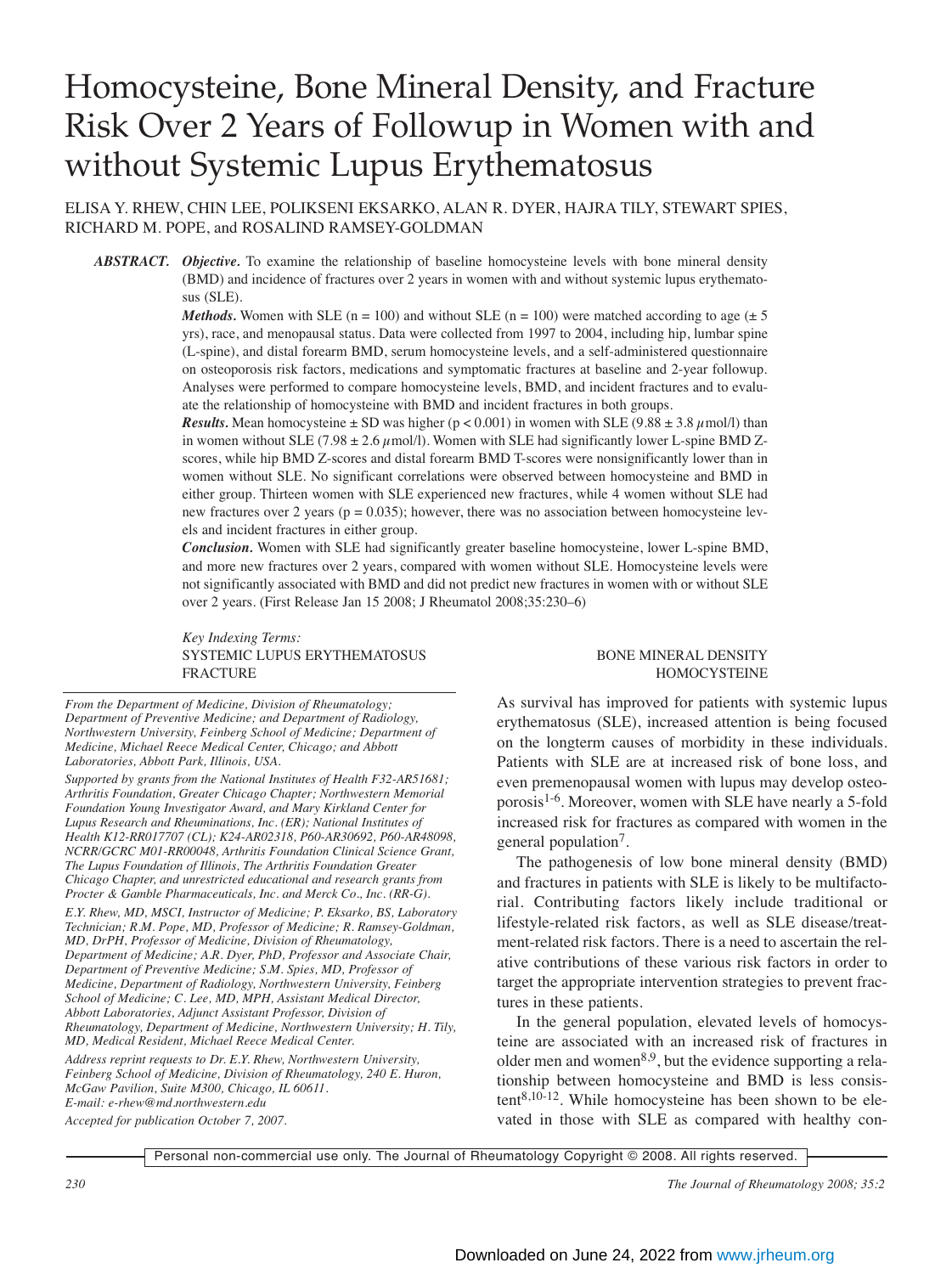trols<sup>13,14</sup>, the relationship of homocysteine with BMD and fracture events in women with SLE is unknown. Our objective was to examine the relationship between baseline homocysteine levels and BMD, as well as with the incidence of fractures over a 2-year followup period in women with and without SLE matched for age, race, and menopausal status.

#### **MATERIALS AND METHODS**

Our study was derived from a parent study designed to examine osteoporosis risk factors and BMD outcomes in women with and without SLE. For the purposes of our study, fracture risk was added as a secondary outcome to conduct an exploratory analysis to assess the relationship between baseline homocysteine levels and incidence of new fractures in these groups.

*Study population and data collection.* A total of 100 pairs of women with and without SLE who had BMD measurements performed at 3 anatomical sites (hip, spine, and/or forearm) and returned for a 2-year followup visit after the baseline visit were included in this cross-sectional and longitudinal study conducted from 1997 to 2004. Women with SLE were recruited from the Chicago Lupus Database, a registry that was established at Northwestern University in 1991. It is a cohort of 508 participants, aged 20–94 years (95% women and 5% men; 63% Caucasian, 22% African American, 4% Asian, 9% Hispanic, and 1% other), who meet the 1982 or updated 1997 American College of Rheumatology classification for SLE15,16. The participants in our study had characteristics similar to those who are in the Chicago Lupus Database. Eighty-eight of the 100 women met at least 4 criteria from the American College of Rheumatology (ACR) classification criteria for SLE. Of the remaining 12% of women having 3 ACR classification criteria for SLE, all had a clinical diagnosis of SLE and the spectrum of ACR classification criteria fulfilled for SLE included mucocutaneous, musculoskeletal, immunologic, hematologic, renal, and cardiopulmonary manifestations.

One hundred healthy women without SLE were matched by age  $(\pm 5)$ yrs), self-reported race/ethnicity, and menopause status to the women with SLE. These control women were volunteers recruited from the general population using flyers and advertisements. They were then matched to the SLE cases sequentially based on their age, race/ethnicity, and menopause status. The 100 pairs attended a study visit at baseline and at 24 months. All women completed a self-administered questionnaire at each visit on osteoporosis risk factors, medication use, and symptomatic fractures. The visits included an examination, laboratory testing, and BMD measurements using dual-energy x-ray absorptiometry (DEXA). The institutional review board of Northwestern University approved the protocol, and all study participants provided informed consent prior to enrollment.

*Measurement of risk factors.* Information on age (age at SLE diagnosis and age at menopause), self-reported race/ethnicity (African American, Caucasian, or Hispanic), SLE disease duration, and presence of renal disease was obtained from the Chicago Lupus Database. Menopause status was confirmed by follicle-stimulating hormone (FSH) measurements if the subject's status was uncertain (e.g., irregular menses or hysterectomy without oophorectomy). Medication and supplement use was obtained via questionnaire at each study visit, with particular attention to corticosteroid use. Mean current daily dose of corticosteroids and duration of use were calculated for women reporting past and/or current corticosteroid use. Potential risk factors for osteoporosis in women with and without SLE were assessed via self-administered questionnaire and included questions about participant's smoking habits, alcohol consumption, caffeine intake, dietary calcium intake, and menopausal status. Cumulative disease damage in patients with SLE was assessed by a physician who completed the American College of Rheumatology/Systemic Lupus International Collaborating Clinics cumulative disease damage index (ACR/SLICC-DI), a validated

measure of damage in the disease course regardless of attribution, modified by excluding the one point for osteoporosis and fracture item from the total score of 47. Renal disease was defined as having met ACR criteria for renal involvement during the course of SLE disease.

*Measurement of BMD.* BMD of hip, lumbar spine (L-spine), and distal forearm were measured by DEXA using a Hologic QDR-4500 densitometer (Hologic Inc., Waltham, MA, USA). The L-spine was measured from L1 to L4, and the mean lumbar BMD was reported. BMD results for the spine and total hip were expressed as BMD Z-scores using the DEXA scanner manufacturer's age and race/ethnicity-specific female reference database, because the majority of our subjects were premenopausal. A reference database was not available for distal forearm BMD; therefore BMD Tscores were reported instead.

To assess intra-instrument variation we measured spine and femur phantoms on the machine used for scanning. Block phantoms of standardized densities were performed daily to test variation in system linearity. The intra-instrument coefficients of variation were less than 0.56% for the spine, 0.46% for the femur, and 0.44% for the block phantoms.

*Measurement of serum homocysteine.* Blood samples for all assays were collected from the arm or hand by standard venipuncture, allowed to clot, and centrifuged at 760 g, 4°C for 10 min. Then serum was removed and stored at –80°C until the assays were performed. Homocysteine was measured from nonfasting sera collected at the baseline visit using an enzyme immunoassay (Biorad). The assay had a sensitivity of 1.0  $\mu$ mol/l and intraand interassay coefficients of variation (CV) of 7%–8% and 7%, respectively. The reference range based on 95% confidence interval (95% CI) is  $3.6 - 15.0 \mu$  mol/l.

*Determination of fractures.* Baseline history of fractures and incident fractures were ascertained using a self-administered questionnaire at the baseline visit and at 2-year followup. Only symptomatic fractures were assessed. Fractures in the following sites were included: hip, spine, upper arm, lower arm, hand, leg, fingers, foot, heel, pelvis, ribs, shoulder, wrist, and ankle. Analyses were done using the number of women with at least one fracture, rather than the absolute number of fractures. Symptomatic incident fractures were verified through radiographic reports and clinic notes. We were able to verify incident fractures reported by 3 of the 4 controls and 11 of the 13 women with lupus. Of the 3 fractures not verified, 2 women were lost to followup and there were no available records for the remaining one. All 14 women with available records had verified fractures.

*Data analysis.* Statistical analyses were performed using paired t-tests for comparisons of means for continuous variables and McNemar's test for comparison of dichotomous variables between the matched cases and controls. Associations between homocysteine and BMD values were assessed using the Pearson product-moment correlation coefficient, and the 2-sample t-test was used to evaluate differences in homocysteine levels in women with SLE based on their fracture status. Chi-square and t-tests were used to compare potential risk factors for SLE women with and without incident fractures. Statistical analyses were completed using Stata version 9.2 (Stata, College Station, TX, USA).

## **RESULTS**

*Characteristics of study subjects with and without SLE.* The baseline demographic characteristics and osteoporotic risk factors for the 100 women with SLE and the 100 women without SLE are shown in Table 1. The 2 groups were successfully matched for age, race, and menopausal status and were similar with respect to all demographic variables and risk factors for osteoporosis except past or present use of osteoporosis medications, which included bisphosphonates and calcitonin, and past or present use of oral contraceptives.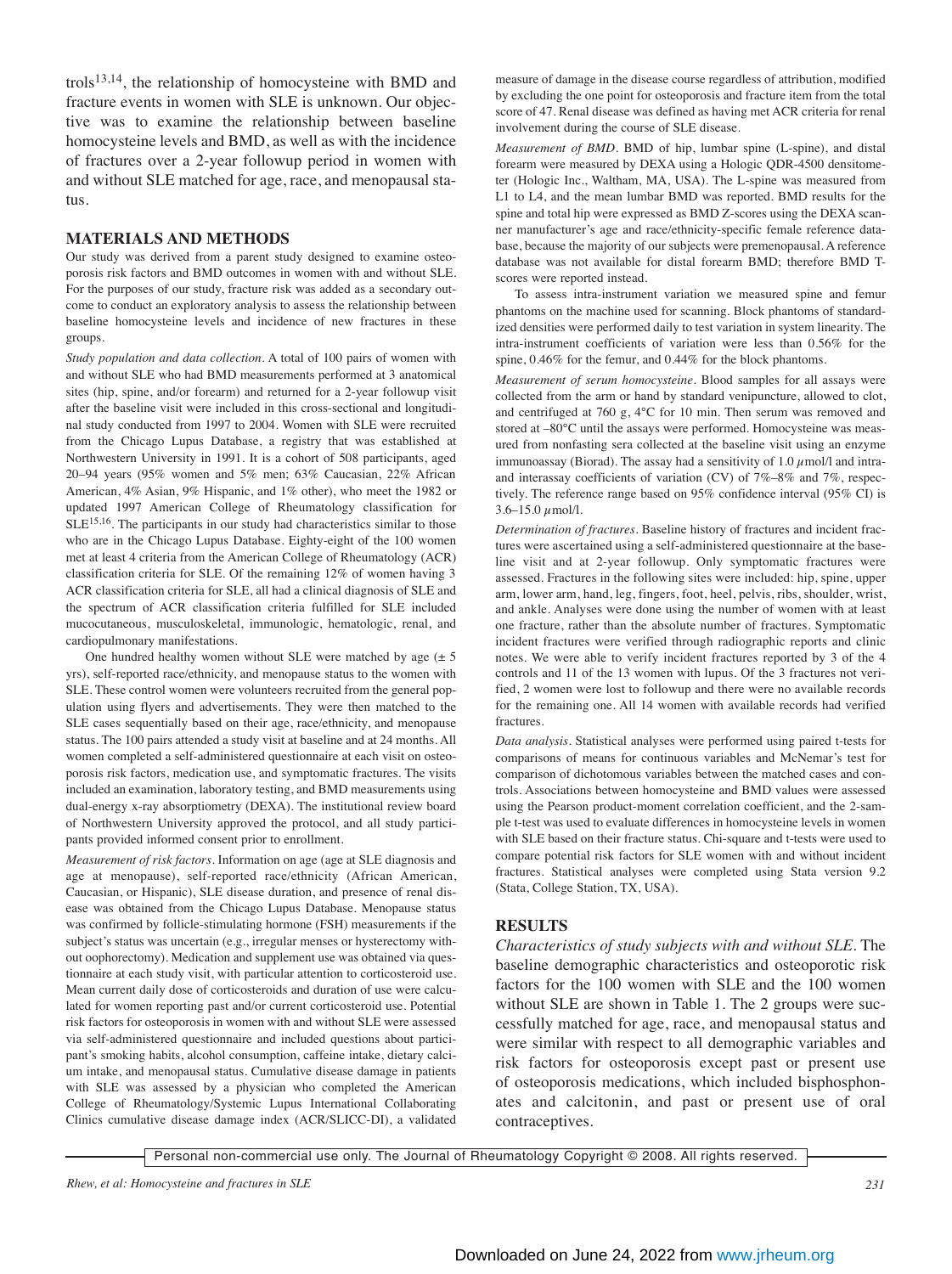| Feature                                                     | SLE.<br>$n = 100$ | Non-SLE,<br>$n = 100$ | p                                |
|-------------------------------------------------------------|-------------------|-----------------------|----------------------------------|
| Patient characteristics                                     |                   |                       |                                  |
| Age*, yrs                                                   | 44.1(11.1)        | 44.5(10.7)            |                                  |
| Caucasian, %                                                | 80                | 80                    |                                  |
| Non-Caucasian, %                                            | 20                | 20                    |                                  |
| Menstruating, %                                             | 64                | 64                    |                                  |
| Body mass index*, $kg/m2$                                   | 26.6(6.9)         | 25.9(5.7)             | 0.445                            |
| Followup*, yrs                                              | 2.1(0.17)         | 2.1(0.26)             | 0.547                            |
| Lifestyle factors                                           |                   |                       |                                  |
| Caffeine*, mg/day                                           | 86.4 (96.0)       | 113.8 (148.3)         | 0.114                            |
| Alcohol*, g/wk                                              | 3.4(6.0)          | 3.2(5.6)              | 0.865                            |
| Calcium*, mg/day                                            | 765.6 (463.4)     | 659.4 (374.1)         | 0.071                            |
| Current tobacco use, %                                      | 9                 | 13                    | 0.481                            |
| Medications                                                 |                   |                       |                                  |
| Current folic acid use <sup>†</sup> , %                     | 9                 | 2                     | 0.065                            |
| Oral contraceptive use <sup><math>\ddagger</math></sup> , % | 37                | 56                    | 0.008                            |
| Estrogen use <sup><math>\ddagger</math></sup> , %           | 28                | 23                    | 0.359                            |
| Osteoporosis medications <sup>‡</sup> , %                   | 9                 | $\mathbf{1}$          | 0.022                            |
| Concomitant diseases                                        |                   |                       |                                  |
| Thyroid disease, %                                          | 11                | 10                    | 1.000                            |
| Diabetes, %                                                 | 5                 | $\Omega$              | 0.063                            |
| Bone mineral density                                        |                   |                       |                                  |
| Lumbar spine*, Z-score                                      | $-0.221$          | 0.356                 | 0.001                            |
| Hip*, Z-score                                               | $-0.107$          | 0.125                 | 0.130                            |
| Distal forearm*, T-score <sup>††</sup>                      | $-0.052$          | 0.153                 | 0.137                            |
|                                                             |                   |                       | <b>OR</b><br>$(95\% \text{ CI})$ |
| Baseline fractures**                                        |                   |                       |                                  |
| Spine, n                                                    | 8                 | $\mathbf{1}$          | 8.0(1.0, 64.0)                   |
| Nonvertebral, n                                             | 36                | 34                    | 1.1(0.7, 1.7)                    |
| Any, n                                                      | 41<br>35          |                       | 1.2(0.8, 1.8)                    |
| Incident fractures over 2 yrs**                             |                   |                       |                                  |
| Spine, n                                                    | $\mathbf{1}$      | $\Omega$              | NA                               |
| Nonvertebral, n                                             | $12***$           | 4***                  | 3.0(1.0, 9.3)                    |
| Any, n                                                      | 13                | $\overline{4}$        | 3.3(1.1, 10.0)                   |

*Table 1.* Baseline characteristics: demographics, lifestyle factors, medication use, concomitant diseases, bone mineral density, and self-reported symptomatic fractures in 100 pairs of women with and without systemic lupus erythematosus (SLE).

\* Mean (SD). † Present use. ‡ Past or present use of these medications. Osteoporosis medications included bisphosphonates and calcitonin.  $\dagger \dagger$  Reference database not available for calculation of appropriate Z-score at distal forearm site. \*\* Fracture data presented as number of women with at least one fracture, rather than the absolute number of fractures. \*\*\* Incident nonvertebral fractures in SLE women included: foot (8), ribs (1), wrist (1), shoulder (1), ankle (1); and in non-SLE women included: foot (1), leg (1), ribs (1), wrist (1).

*SLE disease characteristics.* For the 100 women with SLE, the mean age  $\pm$  SD at SLE diagnosis was  $35.2 \pm 11.9$  years and the mean disease duration at study visit was  $8.8 \pm 8.3$ years. A history of renal disease defined by ACR criteria was reported by 24% of the women. Seventy-seven percent reported ever having taken corticosteroids, while 49% were still taking corticosteroids. Of the women who were currently taking corticosteroids the mean daily dose was  $10.9 \pm$ 10.8 mg/day and the mean duration of use was  $6.5 \pm 7.1$ years. The mean SLICC-DI score was  $1.2 \pm 1.8$ , with  $51\%$ having a score of zero, indicating a relatively low disease burden in this group of patients with SLE.

*Homocysteine levels in women with and without lupus.* Mean serum homocysteine levels were significantly higher in lupus patients compared with controls  $(9.88 \pm 3.8 \text{ vs } 7.98)$  $\pm$  2.6  $\mu$ mol/l; p < 0.001), consistent with prior reports<sup>13,14</sup>. Homocysteine levels were not significantly different among women with SLE when stratified by race, menopausal status, estrogen use, or corticosteroid use. In contrast, among women without SLE, homocysteine was higher in postmenopausal compared with premenopausal women  $(8.70 \pm$ 2.3 vs  $7.58 \pm 2.7 \mu$  mol/l; p < 0.05). There were no significant differences in homocysteine levels for the women without SLE when stratified by race or estrogen use.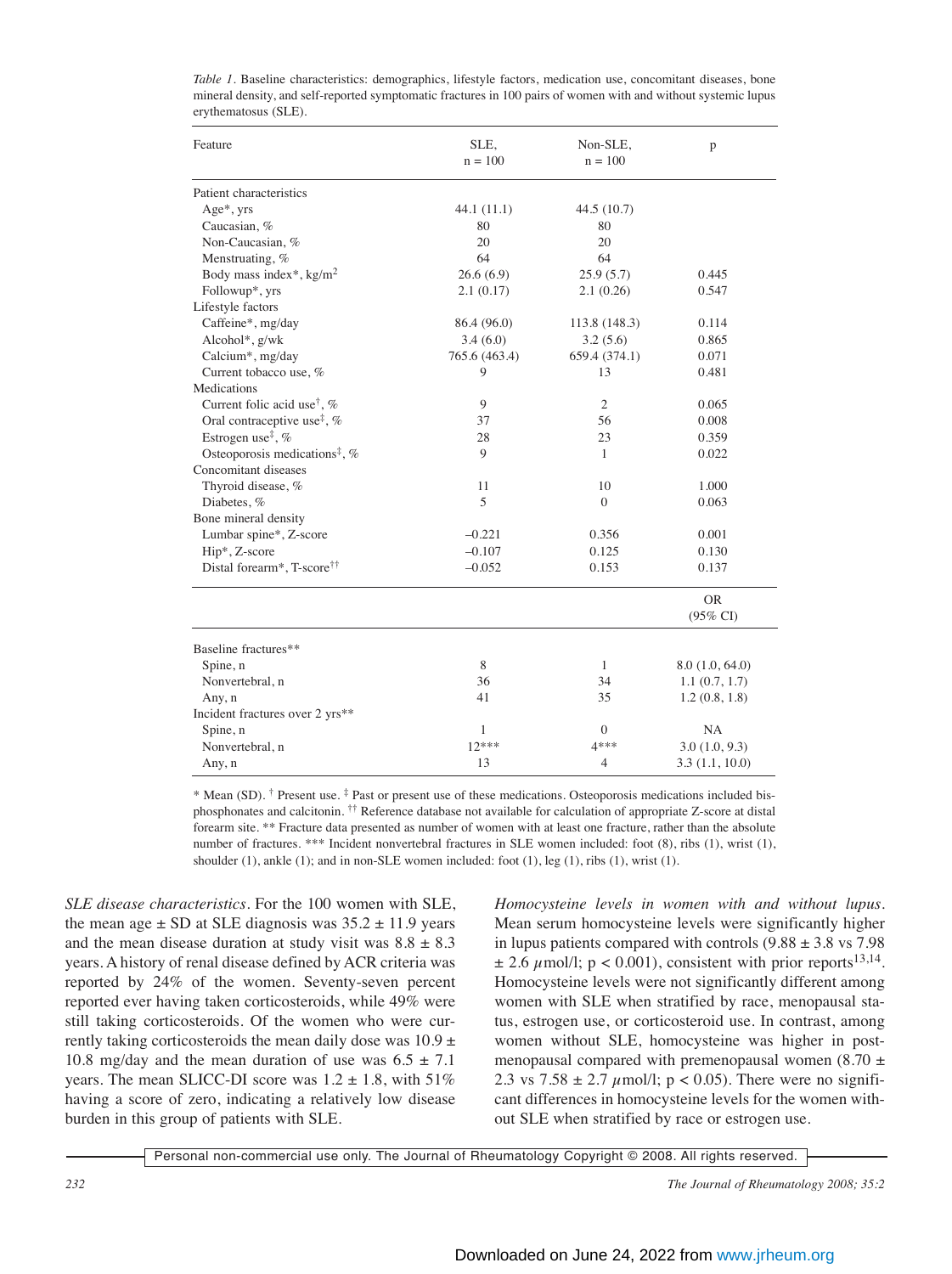*BMD and fractures in women with and without SLE.* BMD Z-scores at the L-spine were significantly lower in the SLE subjects compared with those without SLE ( $p = 0.001$ ). Hip BMD Z-scores ( $p = 0.13$ ) and distal forearm T-scores ( $p =$ 0.14) were lower in the SLE women, but results did not reach statistical significance (Table 1). There were no significant differences in the total number of women who reported fractures at baseline between those with and without SLE (41 vs 35 women with fractures), but more women with SLE reported baseline spinal fractures compared with those without SLE (8 vs 1 fracture; Table 1). Over the 2-year followup period, 13 women with SLE and 4 women without SLE reported incident fractures. The number of incident fractures was low in both groups, but there were still significantly more women with fractures in the SLE group.

*Homocysteine, BMD, and fractures.* In women with and without SLE, no significant correlations were found between homocysteine levels and BMD Z-scores at the Lspine or hip and BMD T-scores at the distal forearm. Homocysteine levels were significantly associated with age in women with SLE  $(r = 0.236, p = 0.018)$ . Multivariate analyses were performed for each group using various models which included potential confounders, such as age, race, menopausal status, caffeine intake, alcohol intake, calcium intake, estrogen use, birth control pill use, and body mass index (BMI), in order to explore the possibility that one of these factors may be causing differential effects on homocysteine and BMD, thereby masking a relationship. This was not the case and adjustment for these other variables only served to further diminish the significance of the homocysteine coefficient in women both with and without SLE (data not shown).

Increased homocysteine levels were not associated with an increased number of baseline fractures in either group (Table 2). Further, baseline homocysteine levels were not predictive of incident fractures over the 2-year followup period in either group. In the control group, homocysteine was higher in women with incident fractures compared with those without fractures, but the difference was not statistically significant (9.85  $\pm$  2.7  $\mu$ mol/l vs 7.91  $\pm$  2.5  $\mu$ mol/l;  $p = 0.14$ .

*Fracture risk factors in women with SLE*. We assessed those factors at baseline that were predictive of incident fractures over the 2-year followup period in the women with SLE (Table 3). Only higher alcohol intake — but not current age, BMI, current steroid dose, duration of steroid use, calcium and caffeine intake, menopausal status, race, current osteoporosis medication use, smoking status, or history of prior fracture — was significantly associated with an increased risk of fractures.

## **DISCUSSION**

Our results indicate that women with SLE have significantly higher levels of homocysteine, lower BMD at the L- spine, and a higher number of vertebral fractures, and are 3 times as likely to have a fracture over a 2-year period compared with healthy women without SLE. These findings are consistent with data on homocysteine levels in relation to vascular disease in patients with SLE13,14, and on BMD and the risk of fractures in this population<sup>1,2,5-7,17-19</sup>. However, our study is the first to describe the relationship of homocysteine with BMD or fractures in women with SLE. In this exploratory study, we have shown that baseline homocysteine levels were not associated with bone density at any of the 3 anatomical sites (L-spine, hip, and distal forearm), and further, were not predictive of incident fractures in women either with or without SLE.

Hyperhomocysteinemia is associated with various disease states including cardiovascular disease and cognitive  $impairment^{20-23}$ . Several large population-based studies have also linked homocysteine levels with fractures, with what appears to be a threshold effect. Van Meurs, *et al* and McLean, *et al* reported a 2-fold increased risk of fractures in older women with homocysteine in the highest quartile compared with the reference group<sup>8,9</sup>. Supporting this association further, Sato, *et al* determined that treatment with folate and vitamin B12 over 2 years in elderly stroke patients not only lowered homocysteine levels, but also decreased the incidence of fractures with a relative risk of 0.20 (95% CI 0.08-0.50)<sup>24</sup>.

There are limited investigative data supporting an association between homocysteine and BMD, and in some instances the existing evidence has been conflicting  $8,10-12$ . Although there were increased rates of fractures in patients with higher homocysteine levels, both van Meurs, *et al* and Sato, *et al* found no differences in BMD based on homocysteine levels<sup>8,24</sup>, raising the possibility that bone quality, rather than bone density, is playing a role in the differential fracture risk based on homocysteine levels. We know that BMD is a strong predictor of fractures, but there are other characteristics of bone, such as microarchitecture and collagen cross-linking, as well as non-bone related factors, such as muscle strength and factors predisposing toward falls, that are important in determining the risk of fractures. Homocysteine thiolactone, a metabolite of homocysteine, can inhibit lysyl oxidase, the enzyme required to produce collagen  $\csc 25$ . Correspondingly, patients with homocystinuria, a rare autosomal recessive disorder, characterized by markedly elevated homocysteine levels, skeletal abnormalities, early onset osteoporosis, and accelerated atherosclerosis<sup>26,27</sup>, have decreased collagen cross-links<sup>28</sup>. In a recent study, Saito, *et al* found impaired collagen cross-linking in both low and high mineralized bone from cases who had sustained fractures compared with bone from controls without fractures. The subjects with fractures also has elevated plasma homocysteine levels compared with controls<sup>29</sup>. These data suggest that homocysteine has an effect on bone structure that may in part explain the propensity to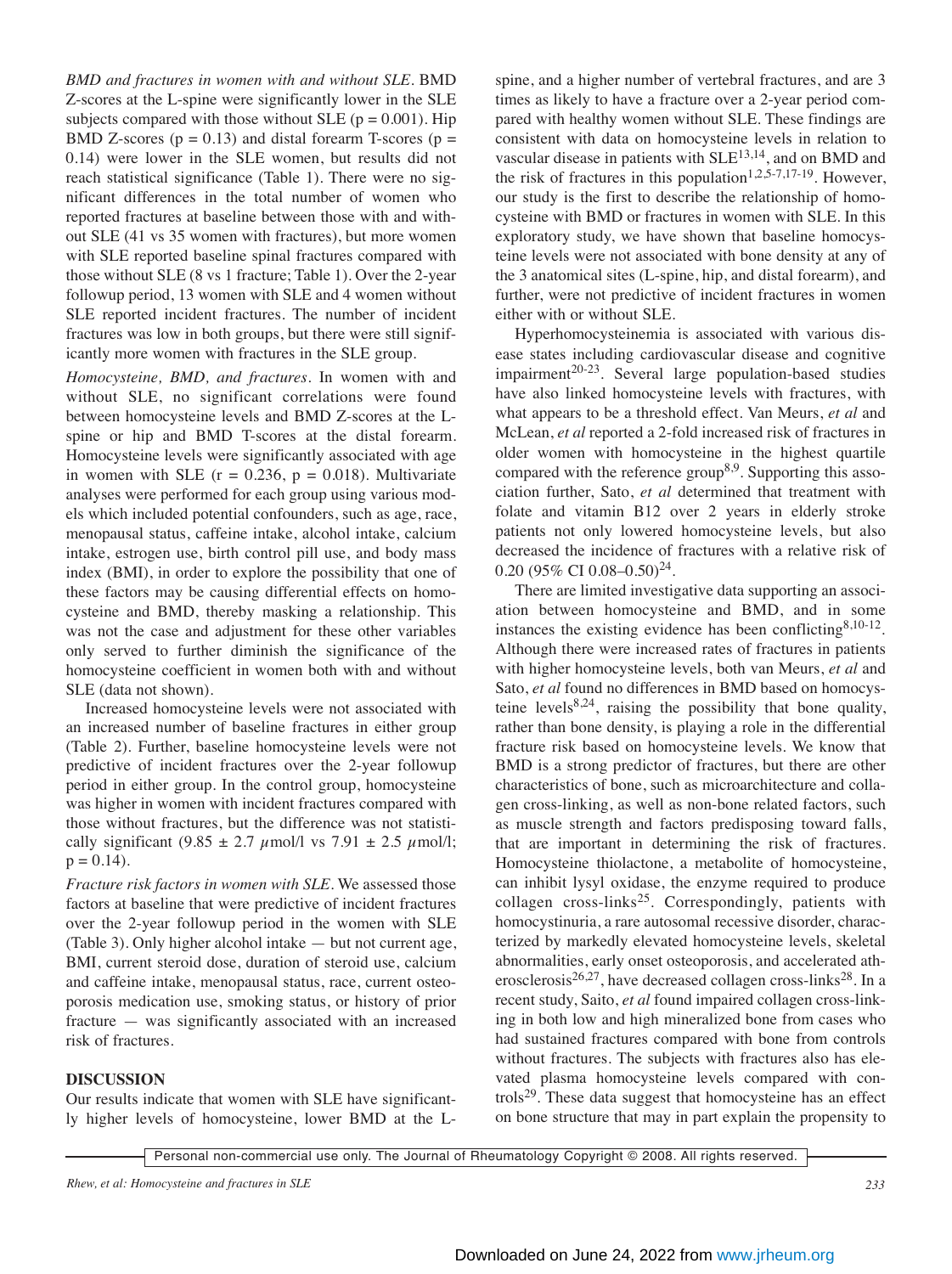*Table 2.* Comparison of homocysteine levels in systemic lupus erythematosus (SLE) and non-SLE women with and without fractures.

|                            | <b>Baseline Fractures</b> |           |      | Incident Fractures |          |      |  |
|----------------------------|---------------------------|-----------|------|--------------------|----------|------|--|
|                            | $^+$                      |           | D    | +                  |          | р    |  |
| Homocysteine, $\mu$ mol/l* |                           |           |      |                    |          |      |  |
| <b>SLE</b>                 | 9.6(3.4)                  | 10.1(4.0) | 0.54 | 9.8(4.8)           | 9.9(3.7) | 0.88 |  |
| Non-SLE                    | 7.8(2.1)                  | 8.2(2.8)  | 0.44 | 9.8(2.7)           | 7.9(2.5) | 0.14 |  |

\* Homocysteine levels reported as mean (SD).

|  |  | <i>Table 3.</i> Factors associated with incident fractures in 100 women with SLE. |  |  |  |  |  |  |  |  |
|--|--|-----------------------------------------------------------------------------------|--|--|--|--|--|--|--|--|
|--|--|-----------------------------------------------------------------------------------|--|--|--|--|--|--|--|--|

|                                                |               | + Incident Fractures – Incident Fractures | p            |
|------------------------------------------------|---------------|-------------------------------------------|--------------|
| $Age*, yrs$                                    | 45.3 (13.9)   | 43.7(10.8)                                | 0.657        |
| Body mass index*, $kg/m2$                      | 28.4(9.3)     | 26.4(6.6)                                 | 0.335        |
| Current steroid dose*, mg                      | 2.3(2.7)      | 5.9(9.9)                                  | 0.190        |
| Calcium intake*, mg/d                          | 828.0 (494.9) | 765.0 (461.4)                             | 0.651        |
| Caffeine intake*, mg/d                         | 89.6 (107.8)  | 86.4 (95.3)                               | 0.913        |
| Alcohol intake*, g/wk                          | 9.2(9.4)      | 2.5(4.9)                                  | ${}_{0.001}$ |
| Menopausal status: post, %                     | 54            | 33                                        | 0.143        |
| Race: Caucasian, %                             | 92            | 77                                        | 0.222        |
| Current smoking, %                             | 7.7           | 8.2                                       | 0.947        |
| History of prior fracture, %                   | 54            | 39                                        | 0.305        |
| Osteoporosis medication use <sup>†</sup> , $%$ | 7.7           | 9.4                                       | 0.842        |
| Folic acid use <sup>†</sup> , %                | 15            | 8.2                                       | 0.406        |

\* Mean (SD). † Current use. On average, a 12 ounce can of beer, a 5 ounce glass of wine, and 1.5 ounces of 80 proof distilled liquor contains approximately 12 g alcohol<sup>17</sup>.

fracture despite having an unappreciable effect on measured BMD.

In this exploratory study, we were unable to demonstrate any association between homocysteine and BMD or fractures. One potential explanation may be that although women with SLE have higher homocysteine levels compared with non-SLE women, the majority of subjects had homocysteine levels that were within the normal range, and thus the threshold effect for fracture risk, which was suggested by both van Meurs, *et al*<sup>8</sup> and McLean, *et al*<sup>9</sup> was not reached. The difference in homocysteine levels between women with and without SLE was consistent in magnitude with previous studies, which reported differences in the 2–3  $\mu$ mol/l<sup>13,14</sup> range. Yet these differences may not be clinically significant in relation to BMD and fracture risk. In addition, the subjects in our study were relatively young, with a mean age of 44.1 and 44.5 years in the women with and without SLE, respectively, whereas the studies finding positive associations between homocysteine levels and fracture risk were studying older individuals. Further, over the 2 years of followup, there was a relatively small number of incident fractures, with only 13 in the lupus patients and 4 in the controls. This may have precluded detecting an association between homocysteine and fracture risk, even if one existed. Longer followup may be needed in order to detect any meaningful associations. Finally, given the exploratory

design of our study, it is possible that we were unable to find an association between homocysteine and fractures due to type II error from lack of power.

The women with lupus who participated in our study had relatively "mild" lupus disease, as evidenced by their low SLICC damage scores. The mean current dose of corticosteroids (10.8 mg/day) also indicates only mild to moderate SLE disease activity. The women with SLE in our study may not have represented the full range of disease activity, particularly those who were very ill with more severe SLE disease; this limitation may have created a bias toward the null hypothesis.

Asymptomatic fractures were not identified, since spinal radiographs were not performed. This may have led to an underestimation of total fractures in women with and without SLE. There were significantly more symptomatic selfreported spinal fractures at baseline in the women with SLE compared to those without. The women with SLE also had lower spine BMD compared with controls, consistent with previous reports<sup>1,2,5,6,17-19</sup>, which would be an important predisposing factor for fractures. Therefore, there may have been disproportionately more asymptomatic spinal fractures in the women with SLE than in those without, and not identifying these may have also contributed to the negative findings in our study.

Although our study was exploratory and had limited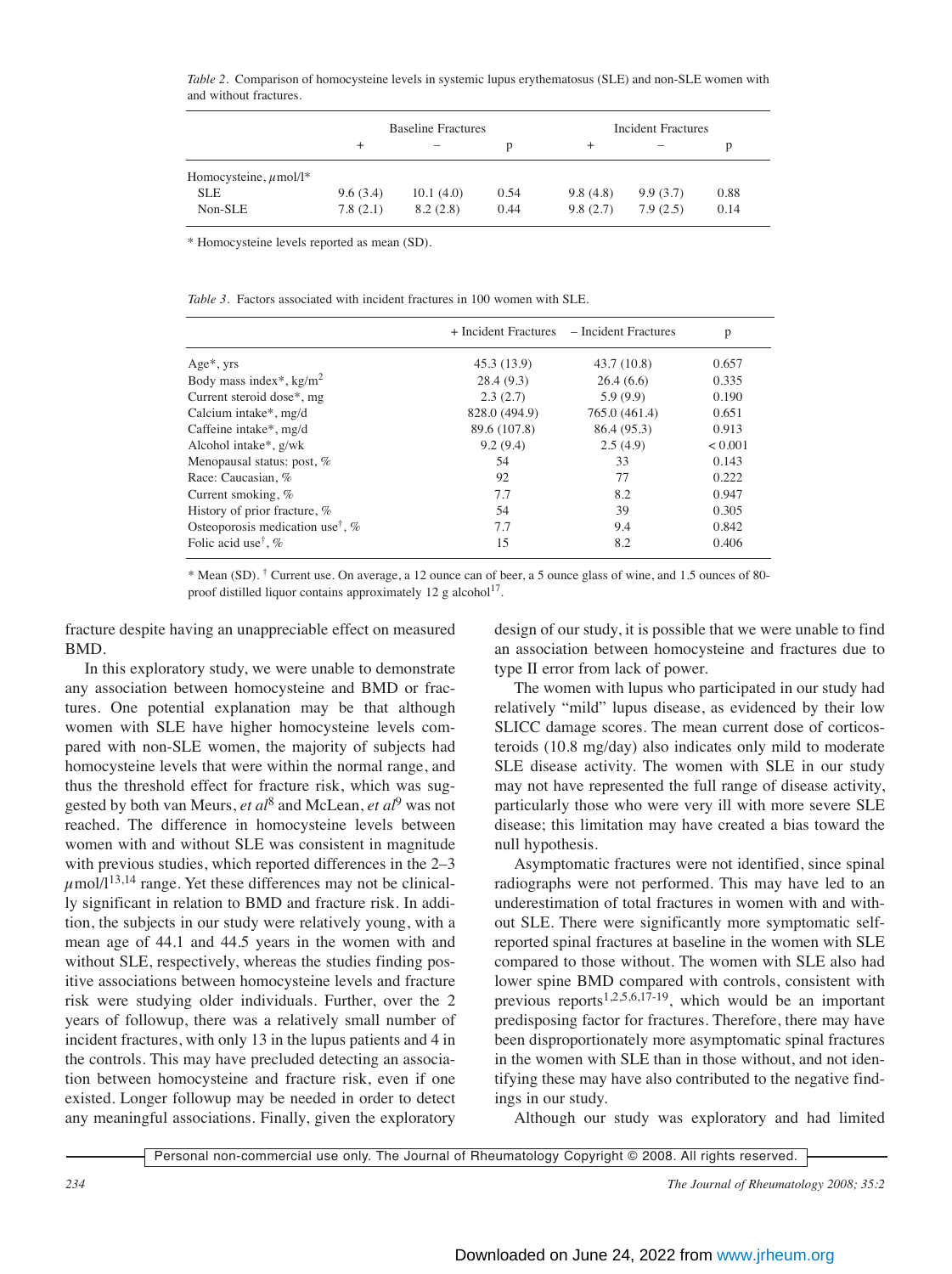power, it did have several strengths. Foremost, our study is the first to explore the relationship between homocysteine and bone health in women with SLE. In addition, it is known that age and estrogen deficiency are associated with increased levels of homocysteine<sup>30-33</sup> and can serve as confounding factors. In our study, the women with and without SLE were successfully matched by age, race, and menopausal status, which would have precluded confounding based on these factors.

The timing of this observational study was another strength for examining the relationship of homocysteine with BMD and fractures in women with SLE. Data were collected between 1997 and 2004, with 95% of women with SLE having had their baseline visits during 1997 and 2000. In our study, relatively few women with SLE were treated with bisphosphonates to prevent glucocorticoid-induced osteoporosis, which allowed us to evaluate the natural course of bone disease in these women, unhindered by use of bisphosphonates. One reason so few women were taking bisphosphonates during the study period is the controversy over the safety of bisphosphonate use in young premenopausal women of childbearing age<sup>34</sup>. Additionally, routine use of bisphosphonate medications for the treatment of glucocorticoid-induced bone loss was not widespread or common until 1999-2000, which coincided with the end of the enrollment period for the baseline visits.

Women with SLE have higher homocysteine levels, lower BMD in the spine, and an increased frequency of fractures over 2 years. Despite the link seen between homocysteine and fracture risk in large population-based studies of elderly men and women, we were unable to demonstrate such a relationship in this relatively young group of women with SLE or their matched controls in this exploratory study. Larger studies with longer followup are needed to more definitively assess the relationship between homocysteine levels and bone density and fracture risk in women with SLE.

#### **REFERENCES**

- 1. Formiga F, Moga I, Nolla JM, Pac M, Mitjavila F, Roig-Escofet D. Loss of bone mineral density in premenopausal women with systemic lupus erythematosus. Ann Rheum Dis 1995;54:274-6.
- 2. Kalla AA, Fataar AB, Jessop SJ, Bewerunge L. Loss of trabecular bone mineral density in systemic lupus erythematosus. Arthritis Rheum 1993;36:1726-34.
- 3. Kalla AA, van Wyk Kotze TJ, Meyers OL. Metacarpal bone mass in systemic lupus erythematosus. Clin Rheumatol 1992;11:475-82.
- 4. Kipen Y, Buchbinder R, Forbes A, Strauss B, Littlejohn G, Morand E. Prevalence of reduced bone mineral density in systemic lupus erythematosus and the role of steroids. J Rheumatol 1997;24:1922-9.
- 5. Sinigaglia L, Varenna M, Binelli L, et al. Determinants of bone mass in systemic lupus erythematosus: a cross sectional study on premenopausal women. J Rheumatol 1999;26:1280-4.
- 6. Bultink IE, Lems WF, Kostense PJ, Dijkmans BA, Voskuyl AE. Prevalence of and risk factors for low bone mineral density and vertebral fractures in patients with systemic lupus erythematosus.

Arthritis Rheum 2005;52:2044-50.

- 7. Ramsey-Goldman R, Dunn JE, Huang CF, et al. Frequency of fractures in women with systemic lupus erythematosus: comparison with United States population data. Arthritis Rheum 1999;42:882-90.
- 8. van Meurs JB, Dhonukshe-Rutten RA, Pluijm SM, et al. Homocysteine levels and the risk of osteoporotic fracture. N Engl J Med 2004;350:2033-41.
- 9. McLean RR, Jacques PF, Selhub J, et al. Homocysteine as a predictive factor for hip fracture in older persons. N Engl J Med 2004;350:2042-9.
- 10. Browner WS, Seeley DG, Vogt TM, Cummings SR. Non-trauma mortality in elderly women with low bone mineral density. Study of Osteoporotic Fractures Research Group. Lancet 1991;338:355-8.
- 11. Miyao M, Morita H, Hosoi T, et al. Association of methylenetetrahydrofolate reductase (MTHFR) polymorphism with bone mineral density in postmenopausal Japanese women. Calcif Tissue Int 2000;66:190-4.
- 12. Gjesdal CG, Vollset SE, Ueland PM, et al. Plasma total homocysteine level and bone mineral density: the Hordaland Homocysteine Study. Arch Intern Med 2006;166:88-94.
- 13. Bruce IN, Urowitz MB, Gladman DD, Ibanez D, Steiner G. Risk factors for coronary heart disease in women with systemic lupus erythematosus: the Toronto Risk Factor Study. Arthritis Rheum 2003;48:3159-67.
- 14. Asanuma Y, Oeser A, Shintani AK, et al. Premature coronary-artery atherosclerosis in systemic lupus erythematosus. N Engl J Med 2003;349:2407-15.
- 15. Tan EM, Cohen AS, Fries JF, et al. The 1982 revised criteria for the classification of systemic lupus erythematosus. Arthritis Rheum 1982;25:1271-7.
- 16. Hochberg MC. Updating the American College of Rheumatology revised criteria for the classification of systemic lupus erythematosus [letter]. Arthritis Rheum 1997;40:1725.
- 17. Gilboe IM, Kvien TK, Haugeberg G, Husby G. Bone mineral density in systemic lupus erythematosus: comparison with rheumatoid arthritis and healthy controls. Ann Rheum Dis 2000;59:110-5.
- 18. Houssiau FA, Lefebvre C, Depresseux G, Lambert M, Devogelaer JP, Nagant de Deuxchaisnes C. Trabecular and cortical bone loss in systemic lupus erythematosus. Br J Rheumatol 1996;35:244-7.
- 19. Teichmann J, Lange U, Stracke H, Federlin K, Bretzel RG. Bone metabolism and bone mineral density of systemic lupus erythematosus at the time of diagnosis. Rheumatol Int 1999;18:137-40.
- 20. Mangoni AA, Jackson SH. Homocysteine and cardiovascular disease: current evidence and future prospects. Am J Med 2002;112:556-65.
- 21. Wald DS, Law M, Morris JK. Homocysteine and cardiovascular disease: evidence on causality from a meta-analysis. BMJ 2002;325:1202.
- 22. Seshadri S, Beiser A, Selhub J, et al. Plasma homocysteine as a risk factor for dementia and Alzheimer's disease. N Engl J Med 2002;346:476-83.
- 23. Garcia A, Zanibbi K. Homocysteine and cognitive function in elderly people. CMAJ 2004;171:897-904.
- 24. Sato Y, Honda Y, Iwamoto J, Kanoko T, Satoh K. Effect of folate and mecobalamin on hip fractures in patients with stroke: a randomized controlled trial. JAMA 2005;293:1082-8.
- 25. Liu G, Nellaiappan K, Kagan HM. Irreversible inhibition of lysyl oxidase by homocysteine thiolactone and its selenium and oxygen analogues. Implications for homocystinuria. J Biol Chem 1997;272:32370-7.
- 26. Brenton DP. Skeletal abnormalities in homocystinuria. Postgrad Med J 1977;53:488-96.

Personal non-commercial use only. The Journal of Rheumatology Copyright © 2008. All rights reserved.

*Rhew, et al: Homocysteine and fractures in SLE 235*